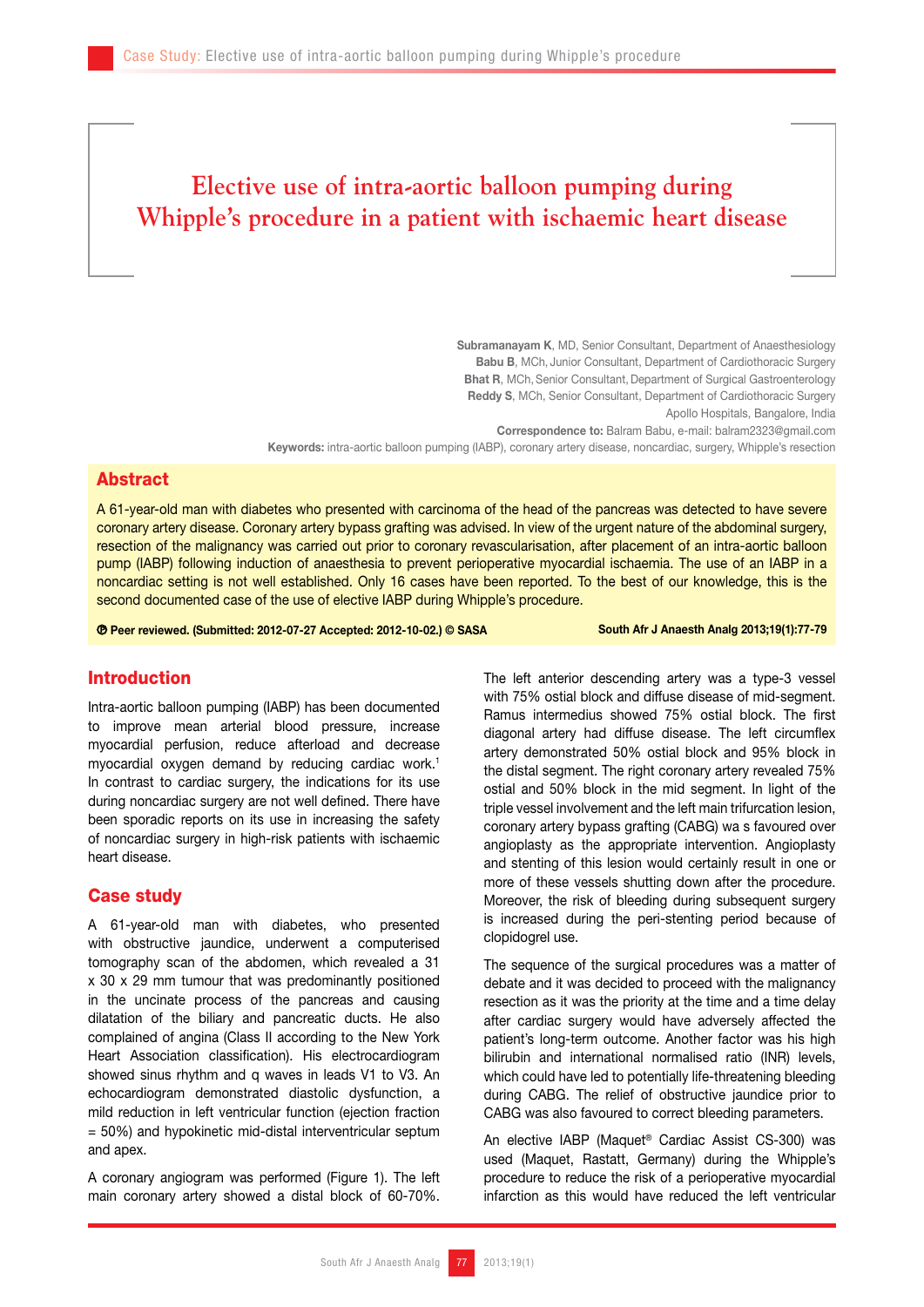

**Figure 1:** Coronary angiogram right anterior oblique view showing left main coronary artery with a severe trifurcation stenosis at the junction of left anterior descending, circumflex and ramus intermedius

workload and augmented myocardial perfusion. During the consent process, the patient was informed of his increased risk of cardiovascular events and perioperative death and the need for IABP support.

Beta blockers, aspirin and statins were continued until the day of surgery. The patient was premedicated with injected ranitidine 50 mg and injected ondansetron 4 mg intravenously, given 30 minutes before induction. Induction was carried out with 100 µg fentanyl, 1 mg midazolam and 16 mg etomidate. Muscle relaxation was achieved with 6 mg vecuronium. Anaesthesia was maintained with oxygen and air, 6-8% desflurane, fentanyl and vecuronium. Invasive monitoring was performed using a left radial arterial line and a Swan-Ganz® catheter (Edwards, Irvine, California, USA). The IABP was inserted via the left femoral artery after the induction of anaesthesia, without heparin cover. The patient was not heparinised, considering his elevated INR and the risk of increased bleeding during surgery. IABP showed good augmentation and ran on a 1:1 ratio throughout the procedure. An uncomplicated Whipple's resection (pyloruspreserving pancreaticoduodenectomy) with feeding jejunostomy was performed through a Cheveron incision. Intraoperatively, the patient's vitals were monitored, the heart rate was maintained between 70-90 beats per minute, the mean arterial blood pressure was sustained above 80 mmHg and the augmented diastolic pressure was retained above 110 mmHg. The surgery took four hours, during which time total urine output was 430 ml and approximate blood loss was 550 ml. After an uneventful intraoperative course, the patient was extubated on the table and shifted to the surgical intensive care unit for further monitoring.

The IABP was removed four hours later, in view of the stable intraoperative condition with no complications. Serial electrocardiograms and cardiac enzymes were

normal postoperatively. The patient was discharged from the intensive care unit 48 hours after the surgery and from the hospital on the twelfth postoperative day with no complications. At three weeks, he was doing well and awaiting elective CABG.

#### **Discussion**

Patients with critical coronary artery disease are at higher risk of perioperative myocardial infarction and mortality during noncardiac surgery. Left main disease with triplevessel disease is an indication for  $CABG<sup>2</sup>$  In such cases, CABG, followed by an interval of several weeks to three months, is recommended before elective noncardiac surgery.<sup>3,4</sup> However, since this patient had a malignancy, a delay of several weeks was not acceptable. It was prudent to proceed with malignancy surgery after optimising perioperative management.3 Compared to optimal pharmacological management, such as beta blockade, the use of IABP as a perioperative tool in a similar clinical scenario has not been well established.<sup>5,6</sup>

IABP functions by increasing myocardial perfusion, reducing afterload, decreasing myocardial oxygen demand and improving mean arterial blood pressure. During diastole, the balloon inflates, displacing blood from the descending aorta and then deflates immediately before systole, creating a void in the aorta. Coronary perfusion occurs mainly during diastole. Diastolic inflation of the IABP causes a rise in the aortic diastolic pressure, with an increase in the coronary perfusion pressure (CPP) [CPP = diastolic blood pressure (DBP) - left ventricular end diastolic pressure (LVEDP)], the pressure gradient and coronary flow. Presystolic deflation of the balloon reduces the pressure in the aorta during left ventricular systole, reducing the afterload and isovolumetric contraction phase of systole, which in turn translates into a lower oxygen demand (Figure 2). This makes it an attractive tool with which to prevent myocardial ischaemia in any clinical scenario. The effects of IABP are summarised in Table 1.

Figure 2 illustrates diastolic blood pressure augmentation, which improves coronary blood flow during diastole as a result of a raised coronary perfusion pressure (coronary perfusion pressure = diastolic blood pressure – left ventricular end diastolic pressure). The presystolic dip in aortic pressure reduces the afterload during left ventricular systole, leading to decreased stroke work and myocardial



Figure 2: Aortic and left ventricular pressure curves during a 1:2 intra-aortic balloon pumping assist